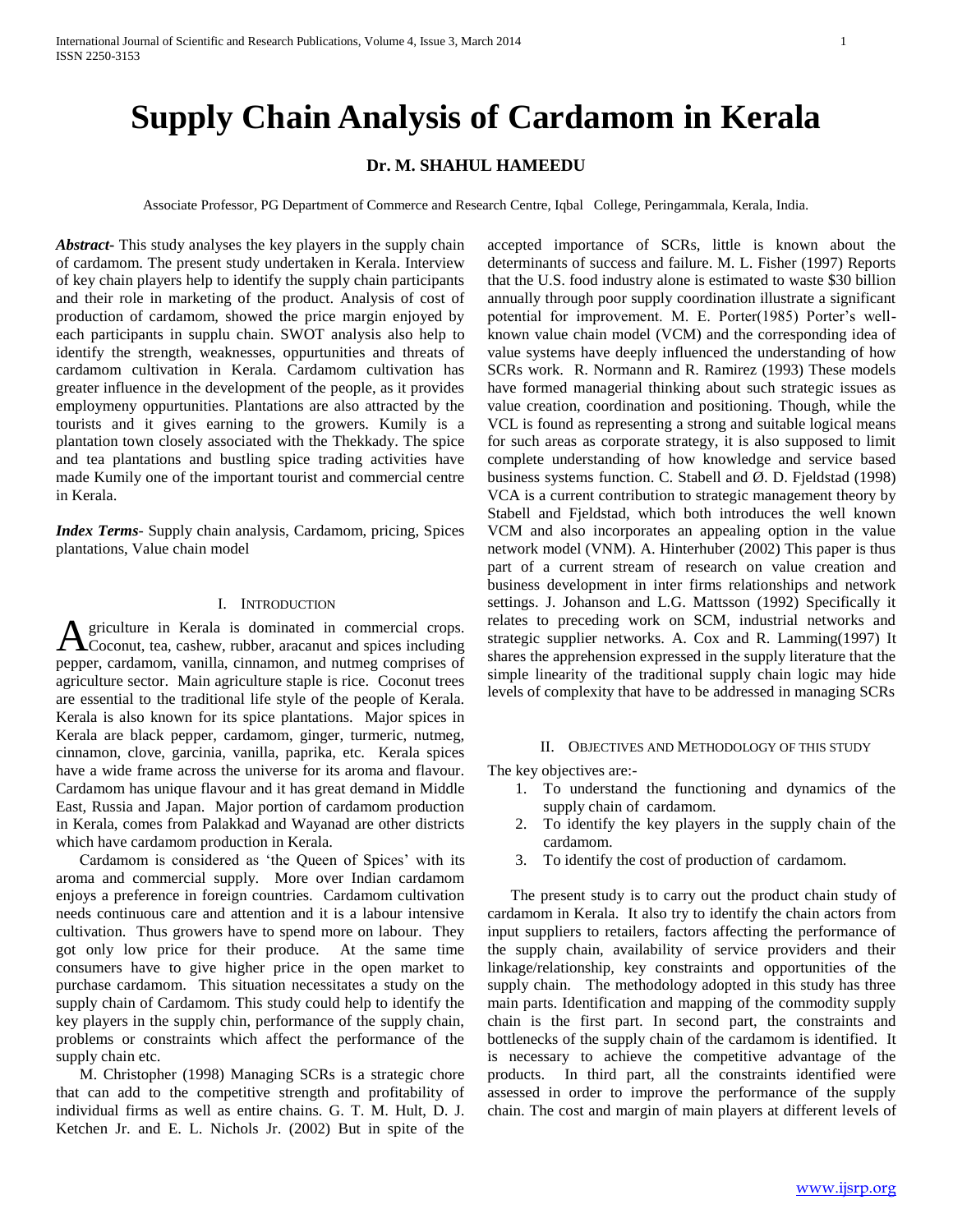supply chain also identified. The methodology adapted for this study are:-

- Sources of data: Both primary and secondary data are used for the study. Primary data were collected from the participants in the supply chain of the cardamom, through interview schedule and questionnaires. Key participants in the supply chain are farmers, input suppliers, traders, service providers etc. Secondary data are collected from available literatures in government sectors.
- Interview of key chain players:- An in-depth interview was also held with supply chain agents including local traders/collectors, input suppliers, transporters, wholesalers, processors, representatives from cooperatives, farmers associations, NGOs, etc. The interview was mainly focussed on the performance of the supply chain, such as constraints and opportunities, cost and margins, prices in different markets, trends and perspectives, growth potentials etc. Interaction with the government organisations and NGO's also helped in secondary data collection.
- Focus Group Discussion was held with the major players of the supply chain. Issues covered are supply chain performance, constraints and opportunities, efficiency of the supply chain, profitability, prices, trends and perspectives etc.
- SWOT Analysis: In depth discussion with the key players of the supply chain was made on strengths, weaknesses, opportunities and treats of cardamom supply chain. Then major strengths, weaknesses, opportunities and treats among the supply chain of cardamom are identified.

 **Sampling of chain actors**: - The growers, traders, service providers formed the focus of this study. People engaged in the marketing of the product are also interviewed. Officials and participants in NGO's are also form part of the population. Period of study:Data for analysis are taken from the months of April to September, 2013**.Product and market:** - cardamom is the commodity taken for the present study. Supply chain analysis of cardamom, which is the major crop of Kerala. Primary data were collected from farmers and players in Udumbanchola Taluk, Kerala.

# **Area and Production of Cardamom in Kerala**

 Cardamom is a perennial, herbaceous, rhizomatous plant. Three varieties of cardamom are recognised based on the nature of panicles. Those are Malabar variety with prostrate panicle, Mysore variety with erect panicle, Vazhukka with semi erect panicles. Cultivation of cardamom is mostly concentrated in the ever green forests of Western Ghats in south India. In international markets, Indian cardamom is offered in different grades. Alleppey Green Extra Bold (AGEB), Alleppey Green Bold (AGB), Alleppey Green Superior (AGS) are the names of different grades. Cardamom oil is an important ingredient in food preparations, perfumery, health foods, medicines and beverages.

 Cardamom is used as a flavouring material in food items, backed goods and confectionaries. Arabs used it in the making of 'gahwa'-a strong cardamom coffee- which is an unavoidable habit of their life style. In Europe and North America, it is used as an ingredient in curry powder/sausages products.

 For the year 2011- 2012, total area of cardamom cultivation in Kerala is 41600 Ha. Major areas of cultivation of cardamom in Kerala occupies 79% of total area. Wayand district has second position with 10% area to the total. On analysing the area of cultivation of last 4 years, it is maximum during the agricultural year 2011-12 and the area is 41600 ha.

| Table-1                                                    |  |  |  |  |  |  |  |
|------------------------------------------------------------|--|--|--|--|--|--|--|
| Area, Production, Productivity and growth rate of Cardamom |  |  |  |  |  |  |  |
| $(2008-09)$ to $2011-12$                                   |  |  |  |  |  |  |  |

|             | (Ha)<br>Area |           |       |           | Production (Mt) |           |       |           | Productivity (Kg/Ha) |           |       |           |
|-------------|--------------|-----------|-------|-----------|-----------------|-----------|-------|-----------|----------------------|-----------|-------|-----------|
| Year        | Kerala       | <b>GR</b> | India | <b>GR</b> | Kerala          | <b>GR</b> | India | <b>GR</b> | Kerala               | <b>GR</b> | India | <b>GR</b> |
| 2008-09     | 41588        | 1.00      | 71170 | 00.       | 8550            | 1.00      | 9900  | 1.00      | 206                  | 1.00      | 139   | 1.00      |
| 2009-10     | 41593        | 1.01      | 71170 | $\theta$  | 7800            | 0.12      | 10075 | 1.02      | 188                  | 0.91      | 142   | 1.02      |
| $2010 - 11$ | 41242        | 0.16      | 71170 | $\theta$  | 7935            | 1.02      | 10380 | 1.03      | 192                  | 1.02      | 146   | 1.03      |
| $2011 - 12$ | 41600        | 1.87      | 71110 | 0.92      | 10222           | 1.29      | 12975 | 1.25      | 246                  | 1.28      | 182   | 1.25      |

Source: Planter's Chronicle GR- Growth Rate GR- Growth Rate

 Table.1, shows the area, production and productivity of cardamom in Kerala and India. Cardamom production and productivity in India showed a steady growth from 2008-12. For the year 2011-12, there is a slight decrease in the area of production. But production and productivity increased by 0.2% in 2011-12. For the year 2011-12, area of cultivation of

cardamom in Kerala increased by 0.8%. It results in an increase of production and productivity by 0.22% compared to 2010-11.

 Kerala accounted for a major share (78.8%) in the total cardamom production in the country. Karnataka and Tamil Nadu contributed 14.7 percent and 6.5 percent share respectively. In Kerala, the area under cardamom is 0.42 lakh ha comprising 59.2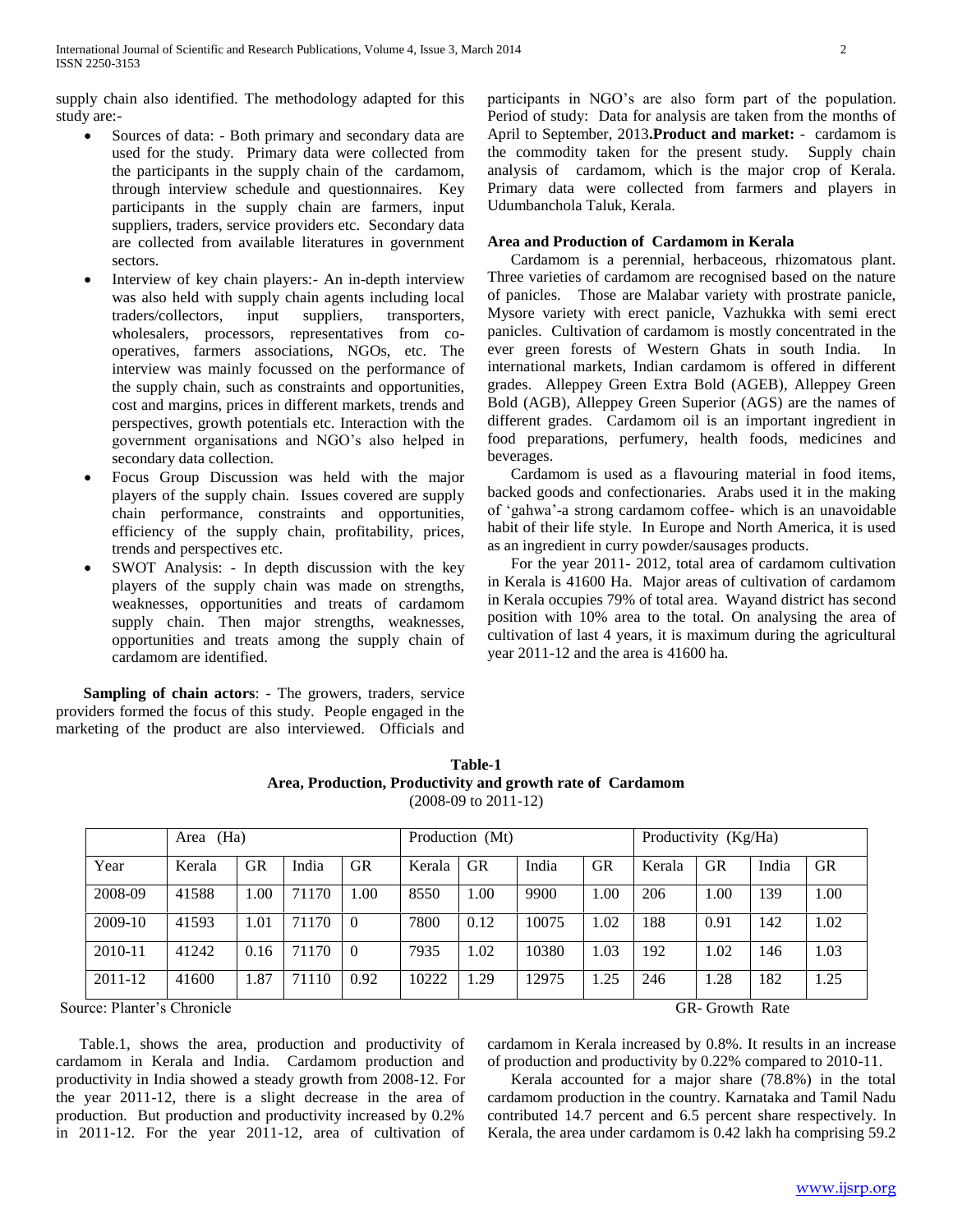percent of total area of crop in the country during 2011-12. The production has increased from 0.08 lakh MT to 0.10 lakh MT in the respective year.

 During 2011-12, India produced 12.98 thousand tonnes of Cardamom with an increase of 2.60 thousand tonnes compared to 10.38 thousand tonnes in the last year. Area under cardamom in the country is 0.71 lakh ha during this period. The price of cardamom in domestic market was  $\bar{x}$  1013 per kg. in 2010-11, which further declined  $\bar{x}$  614 per kg. in 2011-12 and slightly increased to  $\bar{x}$  677.59 per kg in February 2013. Remunerative prices are required for the development of crop in the state.

## III. PRODUCTION MANAGEMENT

## **Input Supply Situation**

 The quality of produce depends on the input used and the methods adopted in its cultivation, processing, packing, storing, transportation etc. Therefore great care is to be given for the production of agricultural products from seed till harvesting. Cardamom is generally reproduced by vegetative propagation using suckers. This method gives out the production relatively earlier than by seed/seedlings. Thus the cardamom cultivation begins with the management of seed materials and other inputs associated with it. Most of the cardamom growers use suckers produced in the neighbouring plantation. Most of the farmers in the area prefer to use suckers, because they produce normal yield in 3-4 years while seedlings take 5-6 years to come to full bearing.

#### **Credit Demand Supply Situation**

 If the land is available as owned or leased then cultivation does not involve huge investment. Major portion of the cost of cultivation is for labour and cost of suckers at the beginning. This cultivation does not need fertilizers and plant protection material at the beginning. Hence, credit demand for cardamom cultivation is very low.

#### **Plantation and Maintenance (Garden)**

 Cardamom is a tropical herb which requires a good amount of sun shine and appropriate rainfall. Loamy soil is appropriate for cultivation. Moderate shade also necessitates for high yield. Plantation can be done with the commencement of monsoon, before heavy rains. For new plantation, overgrown plants are removed and destroyed first and land is cleared of all weeds. Usually the pits are taken at a size of 60cm x 60cm x 35cm each. The pits are dug at a distance of 1.5 m x 1.5m to 2m x 2m on

either side, in the case of Malabar variety and that distance may be 2m x2m to 3m x 2m for Mysore/vazhukka. Undergrowth and weeds collected are put along the inter rows. It will help to improve the soil fertility and prevent soil erosion. Pits are filled with top soil or add some compost.

 Regular schedules of cultural operations are needed for the plantation. Cultural practices involve weeding, mulching, trashing, shade regulation, fertilizer application, irrigation, etc. The removal of old and dried shoots, leaves and dried panicles should be taken up once in a year during June-July.

## **Nutrient Management**

 Application of organic manures such as cow dung, FYM or compost @ 5 kg/ plant or neem cake @ 1-2 kg/plant may be done during June/July. Recommendation of nutrient is N: P205: K20@ 75:75:150 kg/ha. Recommendation of fertilizers can be applied in two split doses, before and after monsoon.

# **Harvesting and Post Harvesting**

 Cardamom plants starts bearing capsules from the third year of planting. Picking of capsule is done at an interval of 30-45 days. Harvested capsules should be processed within 24-36 hours after picking. Harvesting season in Kerala is October-February and September-November is the peak period of harvest.

## **Post-harvest Curing**

 Capsules are dried through curing houses after washing in water. Then capsules are spread on wire net trays in curing chamber. Burning fire wood in curing house produces heat for drying. The process of drying takes 18-24 hours. After drying, capsules are rubbed on wire mesh to remove the stalk and portion of flower from the capsules.

# **Grading and Packing**

 Dried capsules are to be graded according to the sizes of 6, 6.5, 7mm etc. Higher graded commodity can fetch high price in market. Quality of cardamom is determined on the basis of size and green colour. Processed commodity is stored in polythene lined gunny bags. This packing helps to retain green colour and to avoid exposure to moisture

## **Transporting**

 Transportation of cardamom from producers to customers is not a big problem. Good road networks available in Kerala help the movement of commodity. Farmers bring their produce in private or hired vehicles to the local traders. They transport goods in trucks or vans to the merchants or wholesalers. Merchants may be exporters or wholesalers, they transfer goods using trucks, or through air ways in foreign countries.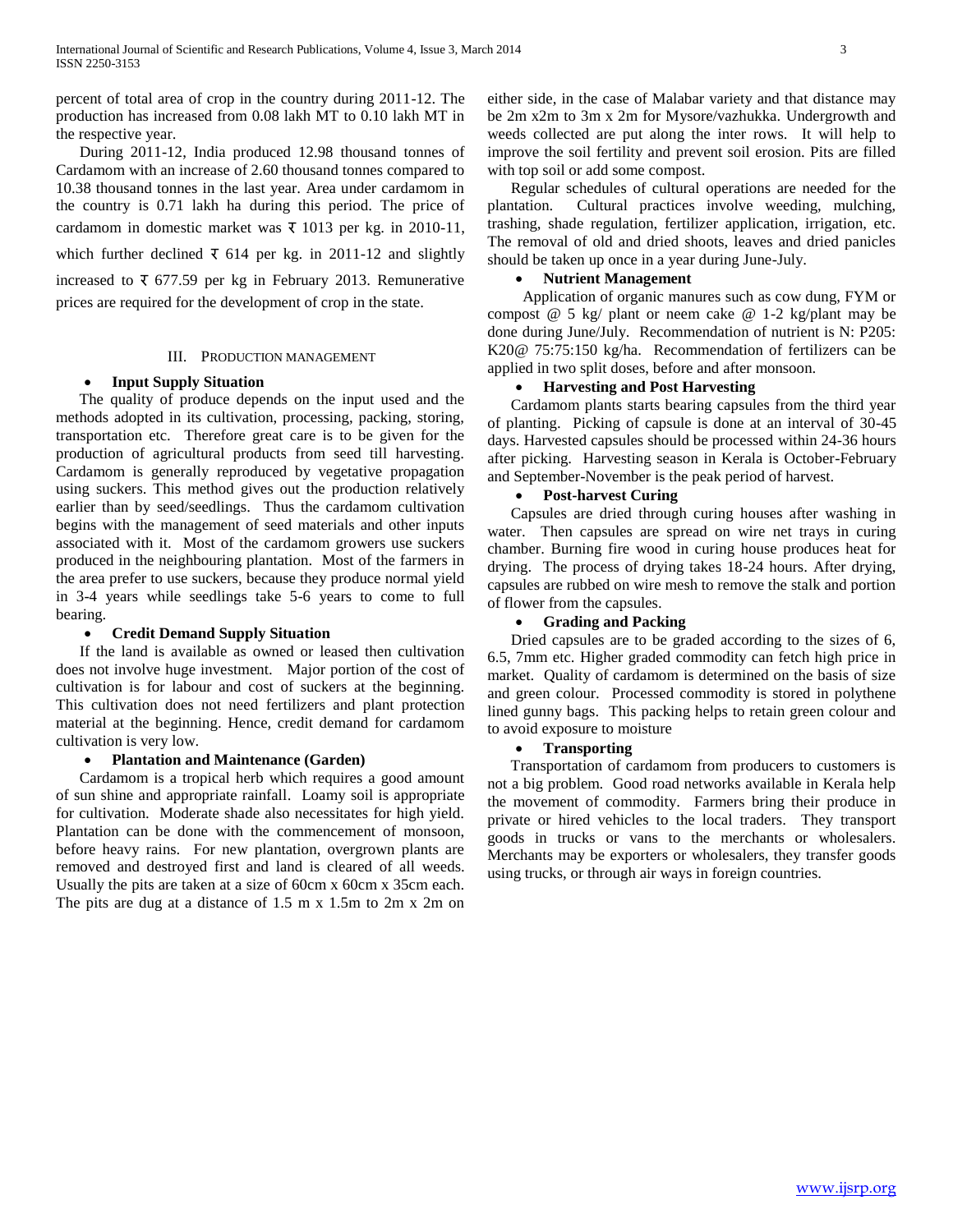

### **Production flow of cardamom Fig-1**

#### **Marketing**

 Farmers are not aware about the new methods in marketing of cardamom. Marginal farmers and farmers sell their produces immediately after drying, without sorting or grading. But some producers, however, store for some period to wait for high price. Some of them now ready to sorting and grading their products. Many of farmers are resorted to the local traders who give relatively high price, after seeing the sample. Marketing channels of the cardamom is flow from farmers/growers, local traders, wholesalers, and exporters. Everyone have their own role in the smooth flow of product. Now farmers are familiar with commodity future market, and some of them engaged in future market. Farmers associations also trying to make more profit through assembling their produce together and operate in large scale.

#### **Pricing**

 Many of the marginal and farmers sell their produce without grading or sorting. So normally they get lower price than market supply. They approached local dealers with a sample of their produce, then traders offer prices and farmers sell to those who offer highest price. Farmers do not have access to market information. But the medium or large farmers get reasonably fair

price, as they offer their produce in auction. Thus they can ensure market supply.

## IV. SUPPLY CHAIN ANALYSIS

## **Supply Chain Map**

 As shown in fig-2 the cardamom supply chain in Kerala provides a graphic preview of the movement of commodity from producers to consumers. It depicts the channels or stages thorough which the commodity passes to the customers all over the world. The left hand blocks indicate the major functions of the chain such as production, collection, trading and marketing of cardamom. Second blocks indicate the key players and their various activities in the supply chain. The support service providers have greater importance in the supply chain. They assist or facilitate key players in performing their functions. They are represented in the right hand block and include government institution, non-government organisations, credit suppliers, etc...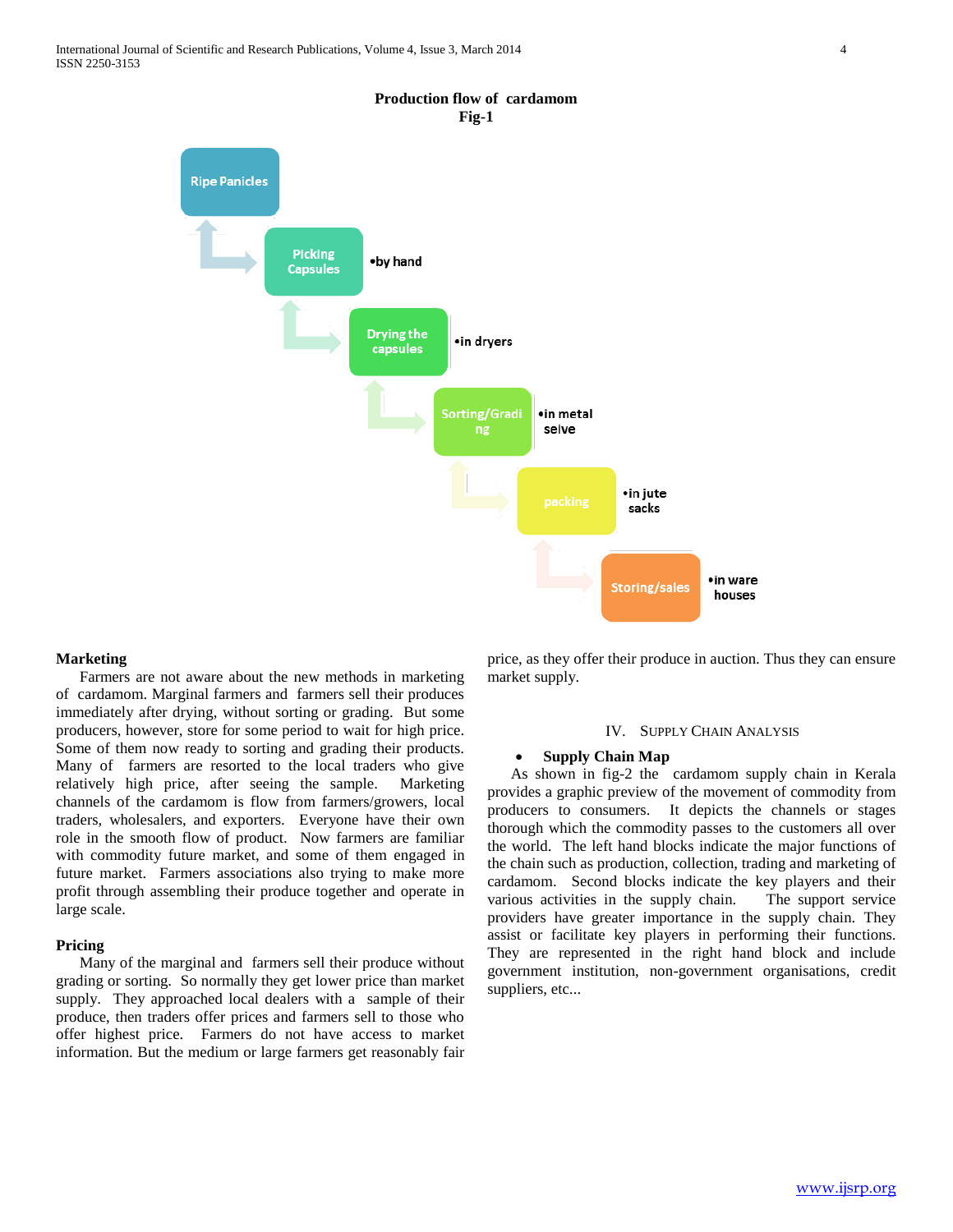# Supply Chain Map of Cardamom

# Figure-2



# **Analysis of Supply Chain and Price Margins**

 The analysis of price margin has been done by using a standard format showing major costs, losses, margins and prices along the supply chain. The flow of supply chain of the commodity moves from farmers to local traders, wholesale market and finally up to the exporters. Information for the analysis is obtained from the key players at Udmpanchola Taluk in Kerala. The terminal market is Vandenmedu. The following table shows the price margin analysis of cardamom in Vandenmedu, Kerala. The table contains the analysis of per unit margins retained by the major players along the supply chain.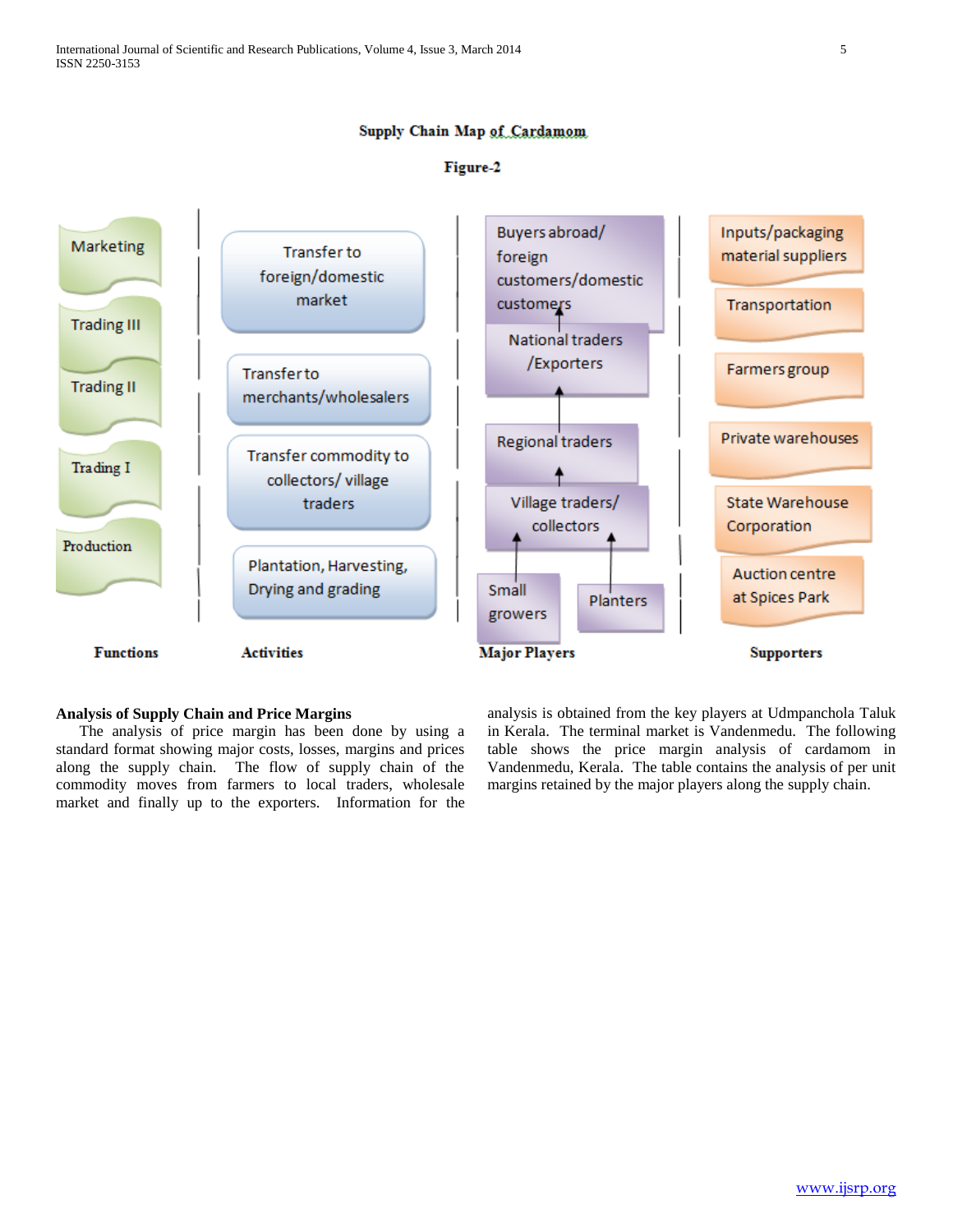| Supply Chain of Cardamom (1 kg of Dried Cardamom) |        |                          |                |                               |        |                              |        |  |  |
|---------------------------------------------------|--------|--------------------------|----------------|-------------------------------|--------|------------------------------|--------|--|--|
| Farmers/Growers                                   |        | <b>Local Traders</b>     |                | Wholesaler                    |        | Exporter                     |        |  |  |
|                                                   | cost   |                          | cost           |                               | cost   |                              | cost   |  |  |
| <i>Production cost</i>                            |        | Assembling cost          |                | Assembling cost               |        | Assembling cost              |        |  |  |
| seed material                                     | 30     | grading                  | $\overline{4}$ | sorting                       | 4      | sorting                      | 4      |  |  |
| labour                                            | 234.78 | sorting                  | $\overline{4}$ | grading                       | 4      | grading                      | 4      |  |  |
| Processing cost                                   | 55     | Packing                  | 0.25           | Over head                     | 2      | Over head                    | 1      |  |  |
| other inputs                                      | 45.87  |                          |                |                               |        |                              |        |  |  |
| Total<br>Production<br>cost                       | 365.65 | Acquisition cost         | 700            | Acquisition cost              | 710    | Acquisition cost             | 725    |  |  |
| Post<br>production<br>cost                        |        | Transfer cost            | 1.75           | Trucking cost                 | 3.75   | Trucking cost                | 1.75   |  |  |
| Miscellaneous                                     | 1      |                          |                |                               |        |                              |        |  |  |
| Total cost                                        | 366.65 | Total cost               | 701.75         | Total<br>assembling cost      | 713.75 | Total cost                   | 735.75 |  |  |
|                                                   |        |                          |                | Total whole sale<br>$level^*$ | 713.75 | Total<br>export<br>$level^*$ | 735.75 |  |  |
| Losses                                            | 30     | Losses                   | 5.75           | Losses                        | 3.37   | Losses                       | 2.5    |  |  |
| Margin                                            | 336.65 | Margin                   | 14             | Margin                        | 19.62  | Margin                       | 26.75  |  |  |
| Average price                                     | 685    | Assembler level<br>price | 710            | whole sale level<br>price     | 730    | Whole sale level<br>price    | 760    |  |  |

#### **Table-2**

Source- Calculation based on field study \* Tax is ignored for this calculation.

## **Farmers/Growers**

 From the table 2, it can be seen that farmers/growers share the largest portion of margin, compared to other participants in the supply chain. Total production cost at full maturity of the plantation is Rs.366.65 per 1kg of dried cardamom (see annex 1 for the detail calculation of cost of production of cardamom). Labour constitutes the major portion of cost of production (86.21%) in the fifth year of production. Rest of 13.79% represents the input used for production. Total farm level cost with post production cost is around Rs.366.65 per 1kg of dried cardamom.

#### **Local Traders**

 Local traders have important role in the supply chain; they are the intermediary between the farmers and wholesalers. The major items of costs incurred by them are acquisition, cleaning, sorting, grading, packaging and transferring. The margin enjoyed by local traders is comparatively low (Rs.14 per kg).

#### **Wholesalers**

 Wholesalers also have immense role in the supply chain by linking the farmers/traders with exporters. Sometimes the wholesalers act as exporters also. Major costs are sorting, grading, packaging and transferring. The amount tax payable is ignored for the calculation. The margin acquired by them may be Rs.19.62 per kg.

#### **Exporters**

 Exporters are the last component and backbones of the supply chain. They also have cost of acquisition, sorting, grading, packaging, and transferring etc. Exporters collect the

products from the farmers/traders. The margin calculated for them is Rs.26.75 per kg.

## V. SWOT ANALYSIS OF CARDAMOM

 SWOT, involves Strength, Weakness, Opportunities and Threat. SWOT analysis is a tool used in developing strategies for intervention. This provides a framework for interventions and it should address the entire supply chain. The major issues of the SWOT are classified into the following categories:- **S** - Commodities Internal strength, **W** - Commodities Internal weaknesses  $\overline{O}$  – External Opportunities might move the commodity forward,  $T -$ Threats might hold the commodity back

#### VI. SUPPORT SERVICES

 Nationalised banks and co-operative societies are ready to provide credit facilities to the farmers. Ware house receipt can also be used as security to get loans. Government and non government organisations also worked for the promotion of the cardamom cultivation.

#### VII. FINDINGS AND CONCLUSION

 Cardamom is the major crop cultivated in Kerala. Kerala constitute more than 90% of the cardamom production in Kerala state. Area of production and productivity also become high.